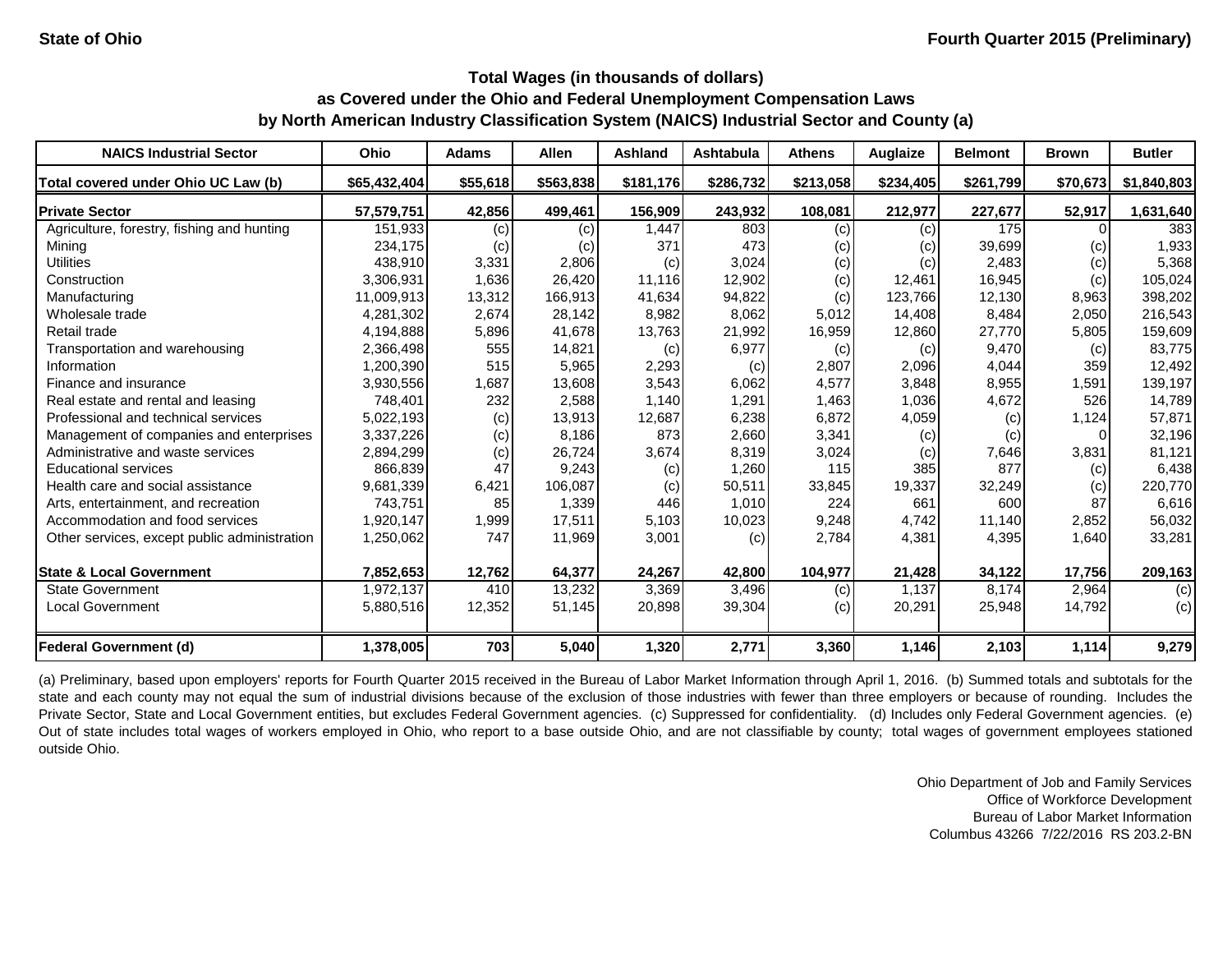| <b>NAICS Industrial Sector</b>               | Carroll  | Champaign | <b>Clark</b> | <b>Clermont</b> | <b>Clinton</b> | Columbiana | Coshocton | Crawford  | Cuyahoga    | <b>Darke</b> |
|----------------------------------------------|----------|-----------|--------------|-----------------|----------------|------------|-----------|-----------|-------------|--------------|
| Total covered under Ohio UC Law (b)          | \$62,920 | \$113,144 | \$474,024    | \$646,561       | \$180,004      | \$285,574  | \$128,987 | \$129,471 | \$9,989,575 | \$188,041    |
| <b>Private Sector</b>                        | 54,872   | 95,513    | 408,242      | 567,787         | 158,130        | 243,811    | 115,225   | 111,744   | 8,936,888   | 168,207      |
| Agriculture, forestry, fishing and hunting   | 53       | (c)       | 3,649        | (c)             | (c)            | 1,250      | 839       | (c)       | 1.239       | (c)          |
| Mining                                       | 2,514    | (c)       | 1,778        | (c)             | (c)            | 2,728      | 1,207     | (c)       | 6,182       | (c)          |
| <b>Utilities</b>                             | 969      | (c)       | (c)          | 6,493           | (c)            | 2,080      | 6,967     | (c)       | 32,721      | 1,107        |
| Construction                                 | 8,789    | 3,436     | 12,837       | 43,483          | 3,010          | 12,741     | 28,812    | 4,893     | 363,002     | 15,880       |
| Manufacturing                                | 15,861   | 54,385    | 91,511       | 89,016          | 44,943         | 77,287     | 36,683    | 33,872    | 1,204,263   | 56,981       |
| Wholesale trade                              | 2,028    | (c)       | (c)          | 44,247          | (c)            | 12,263     | 1,111     | 7,567     | 638,650     | 11,540       |
| Retail trade                                 | 5,342    | 6,396     | 36,982       | 68,589          | 10,808         | 29,858     | 8,100     | 8,564     | 480,217     | 12,694       |
| Transportation and warehousing               | 5,457    | 2,520     | 32,416       | 33,446          | 38,539         | 14,047     | 2,581     | (c)       | 270,523     | 12,801       |
| Information                                  | 365      | 674       | 2,147        | 29,151          | 4,096          | 1,794      | 608       | 536       | 207,144     | 740          |
| Finance and insurance                        | 600      | 2,420     | 31,031       | 49,941          | 3,911          | 6,520      | 2,469     | 7,965     | 878,968     | 7,934        |
| Real estate and rental and leasing           | 1,999    | 503       | 3,973        | 10,970          | 899            | 2,218      | 670       | 711       | 172,758     | 641          |
| Professional and technical services          | 1,372    | (c)       | 11,464       | 41,361          | 3,539          | 4,563      | (c)       | 5,027     | 1,009,086   | (c)          |
| Management of companies and enterprises      | 0        | (c)       | 18,671       | 11.297          | 4,231          | 1,530      | (c)       | (c)       | 552,915     | (c)          |
| Administrative and waste services            | 1,437    | 2,315     | 13,846       | 25,112          | 4,099          | 12,320     | 2,010     | (c)       | 428,909     | 4,690        |
| <b>Educational services</b>                  |          | (c)       | 7,157        | 2,973           | (c)            | 1,045      | 605       | (c)       | 203,218     | 259          |
| Health care and social assistance            | 4,344    | (c)       | 79,530       | 61,851          | (c)            | 45,465     | 14,363    | (c)       | 1,790,514   | 23,882       |
| Arts, entertainment, and recreation          | 234      | 393       | 1,588        | 4,091           | 255            | 705        | 325       | 308       | 249,255     | 819          |
| Accommodation and food services              | 2,320    | 2,336     | 17,828       | 25,730          | 4,259          | 7,701      | 2,403     | 3,267     | 262,464     | 3,174        |
| Other services, except public administration | 1,189    | 1,521     | 17,099       | 18,957          | 2,414          | 7,695      | 1,472     | 1,825     | 184,859     | 2,229        |
| <b>State &amp; Local Government</b>          | 8,048    | 17,631    | 65,782       | 78,774          | 21,874         | 41,763     | 13,762    | 17,727    | 1,052,687   | 19,834       |
| <b>State Government</b>                      | 396      | 601       | 1,724        | 7,576           | 1,856          | 4,004      | 500       | 1,696     | 68,157      | 554          |
| <b>Local Government</b>                      | 7,652    | 17,030    | 64,058       | 71,198          | 20,018         | 37,759     | 13,262    | 16,031    | 984,530     | 19,280       |
| <b>Federal Government (d)</b>                | 514      | 840       | 8,436        | 5,922           | 2,146          | 9,157      | 1,011     | 1,069     | 293,145     | 1,343        |

(a) Preliminary, based upon employers' reports for Fourth Quarter 2015 received in the Bureau of Labor Market Information through April 1, 2016. (b) Summed totals and subtotals for the state and each county may not equal the sum of industrial divisions because of the exclusion of those industries with fewer than three employers or because of rounding. Includes the Private Sector, State and Local Government entities, but excludes Federal Government agencies. (c) Suppressed for confidentiality. (d) Includes only Federal Government agencies. (e) Out of state includes total wages of workers employed in Ohio, who report to a base outside Ohio, and are not classifiable by county; total wages of government employees stationed outside Ohio.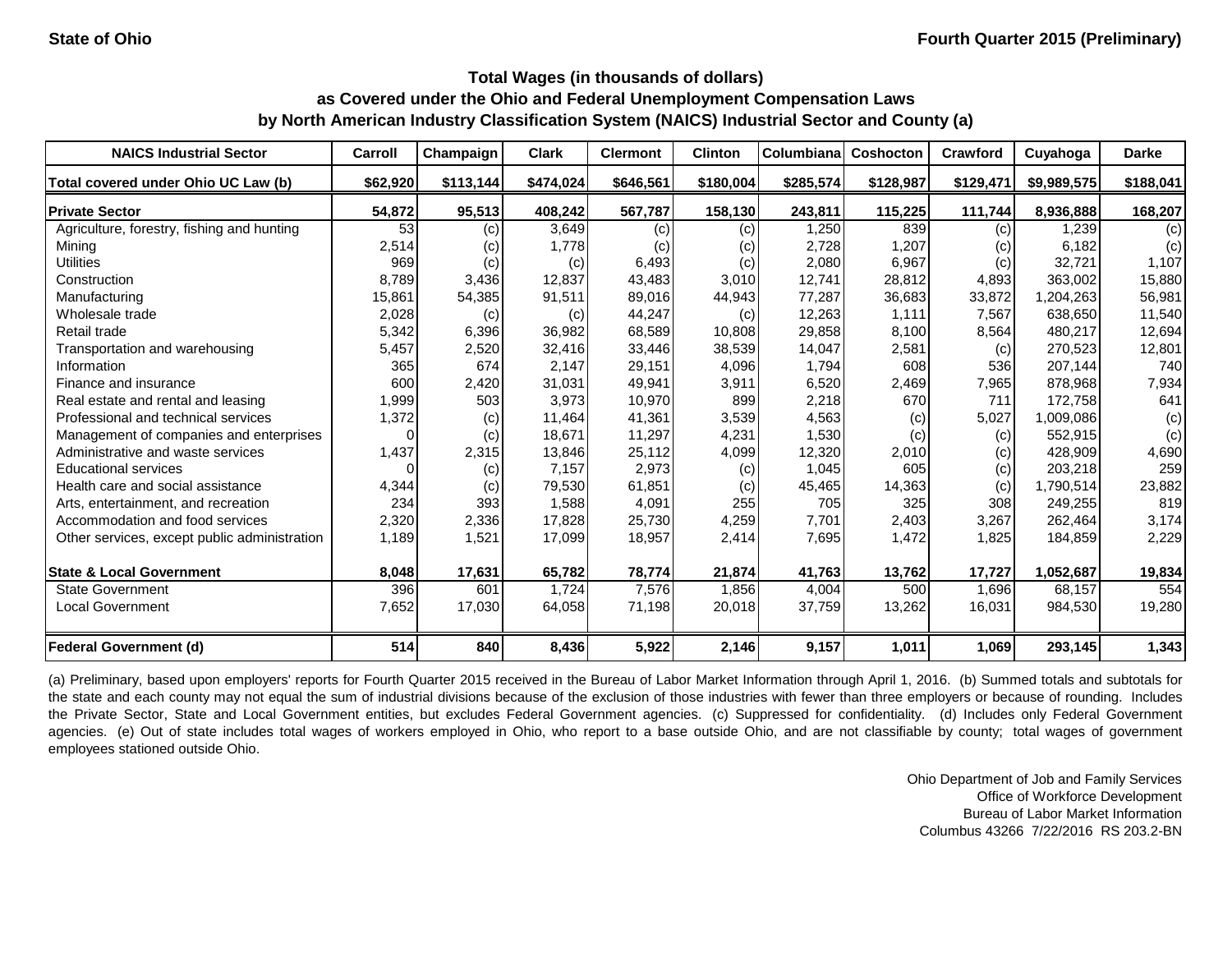| <b>NAICS Industrial Sector</b>               | <b>Defiance</b> | <b>Delaware</b> | Erie      | <b>Fairfield</b> | <b>Fayette</b> | <b>Franklin</b> | <b>Fulton</b> | Gallia    | Geauga    | Greene    |
|----------------------------------------------|-----------------|-----------------|-----------|------------------|----------------|-----------------|---------------|-----------|-----------|-----------|
| Total covered under Ohio UC Law (b)          | \$178,254       | \$1,117,654     | \$349,693 | \$402,658        | \$97,885       | \$10,009,519    | \$193,678     | \$101,284 | \$379,082 | \$665,425 |
| <b>Private Sector</b>                        | 158,359         | 1,023,315       | 297,005   | 330,858          | 80,975         | 8,384,497       | 171,391       | 85,160    | 337,557   | 551,266   |
| Agriculture, forestry, fishing and hunting   | 1,825           | (c)             | (c)       | 685              | 780            | 4,261           | (c)           | (c)       | (c)       | (c)       |
| Mining                                       |                 | (c)             | (c)       | 1,254            |                | 6,210           | (c)           | (c)       | (c)       | (c)       |
| <b>Utilities</b>                             | 1,856           | 4,037           | (c)       | 5,103            | (c)            | 85,817          | (c)           | 16,728    | (c)       | (c)       |
| Construction                                 | 5,227           | 49,247          | 12,000    | 25,316           | 4,141          | 406,582         | 12,371        | 2,192     | 31,738    | 21,344    |
| Manufacturing                                | 69,569          | 104,637         | 82,024    | 57,016           | 20,049         | 727,470         | 90,421        | 7,569     | 99,048    | 53,006    |
| Wholesale trade                              | 5,364           | 43,615          | 14,812    | 14,013           | (c)            | 515,607         | 10,298        | 932       | 34,573    | 17,853    |
| Retail trade                                 | 15,580          | 80,886          | 30,913    | 43,420           | 14,062         | 569,071         | 11,585        | 9,615     | 30,562    | 63,915    |
| Transportation and warehousing               | 6,237           | 28,239          | (c)       | 9,774            | 12,013         | 607,492         | (c)           | 2,254     | (c)       | (c)       |
| Information                                  | 2,212           | 10,586          | 3,745     | 2,690            | (c)            | 250,726         | 877           | 729       | (c)       | 8,994     |
| Finance and insurance                        | 8,327           | 117,874         | 9,024     | 8,944            | 4,640          | 893,566         | 3,006         | 4,604     | 10,393    | 19,486    |
| Real estate and rental and leasing           | 460             | 9,583           | 2,712     | 4,296            | 590            | 139,697         | 528           | 274       | 2,981     | 5,258     |
| Professional and technical services          | 4,059           | 123,255         | 6,146     | 12,977           | 1,267          | 946,243         | (c)           | (c)       | 17,669    | 172,696   |
| Management of companies and enterprises      | 753             | 211,884         | 3,437     | 4,020            | ∩              | 628,597         | (c)           | (c)       | 4,084     | 11,437    |
| Administrative and waste services            | 5,366           | 57,861          | 7,757     | 29,416           | 1,667          | 523,094         | 2,403         | 3,285     | 19,527    | 23,664    |
| <b>Educational services</b>                  | (c)             | 10,642          | 1,630     | 1,770            | (c)            | 140,623         | (c)           | (c)       | 5,141     | 17,110    |
| Health care and social assistance            | (c)             | 83,889          | 58,657    | 76,208           | (c)            | 1,333,244       | (c)           | (c)       | 43,834    | 74,296    |
| Arts, entertainment, and recreation          | 300             | 16.008          | 21,271    | 1,929            | 396            | 85,331          | 1,083         | 122       | 2,665     | 4,183     |
| Accommodation and food services              | 4,578           | 48,416          | 22,500    | 21,426           | 3,888          | 301,838         | 3,846         | 3,629     | 9,176     | 32,250    |
| Other services, except public administration | 3,091           | 19,431          | 5,222     | 10,602           | (c)            | 219,028         | 2,174         | 2,077     | (c)       | 9,764     |
| <b>State &amp; Local Government</b>          | 19,895          | 94,339          | 52,688    | 71,800           | 16,910         | 1,625,022       | 22,287        | 16,124    | 41,525    | 114,159   |
| <b>State Government</b>                      | 1,013           | 4,726           | 11,594    | 9,445            | 495            | 900,387         | 1,561         | 2,909     | 2,932     | (c)       |
| <b>Local Government</b>                      | 18,882          | 89,613          | 41,094    | 62,355           | 16,415         | 724,635         | 20,726        | 13,215    | 38,593    | (c)       |
| <b>Federal Government (d)</b>                | 1,098           | 3,542           | 5,031     | 3,513            | 631            | 221,282         | 1,165         | 829       | 1,417     | 276,891   |

(a) Preliminary, based upon employers' reports for Fourth Quarter 2015 received in the Bureau of Labor Market Information through April 1, 2016. (b) Summed totals and subtotals for the state and each county may not equal the sum of industrial divisions because of the exclusion of those industries with fewer than three employers or because of rounding. Includes the Private Sector, State and Local Government entities, but excludes Federal Government agencies. (c) Suppressed for confidentiality. (d) Includes only Federal Government agencies. (e) Out of state includes total wages of workers employed in Ohio, who report to a base outside Ohio, and are not classifiable by county; total wages of government employees stationed outside Ohio.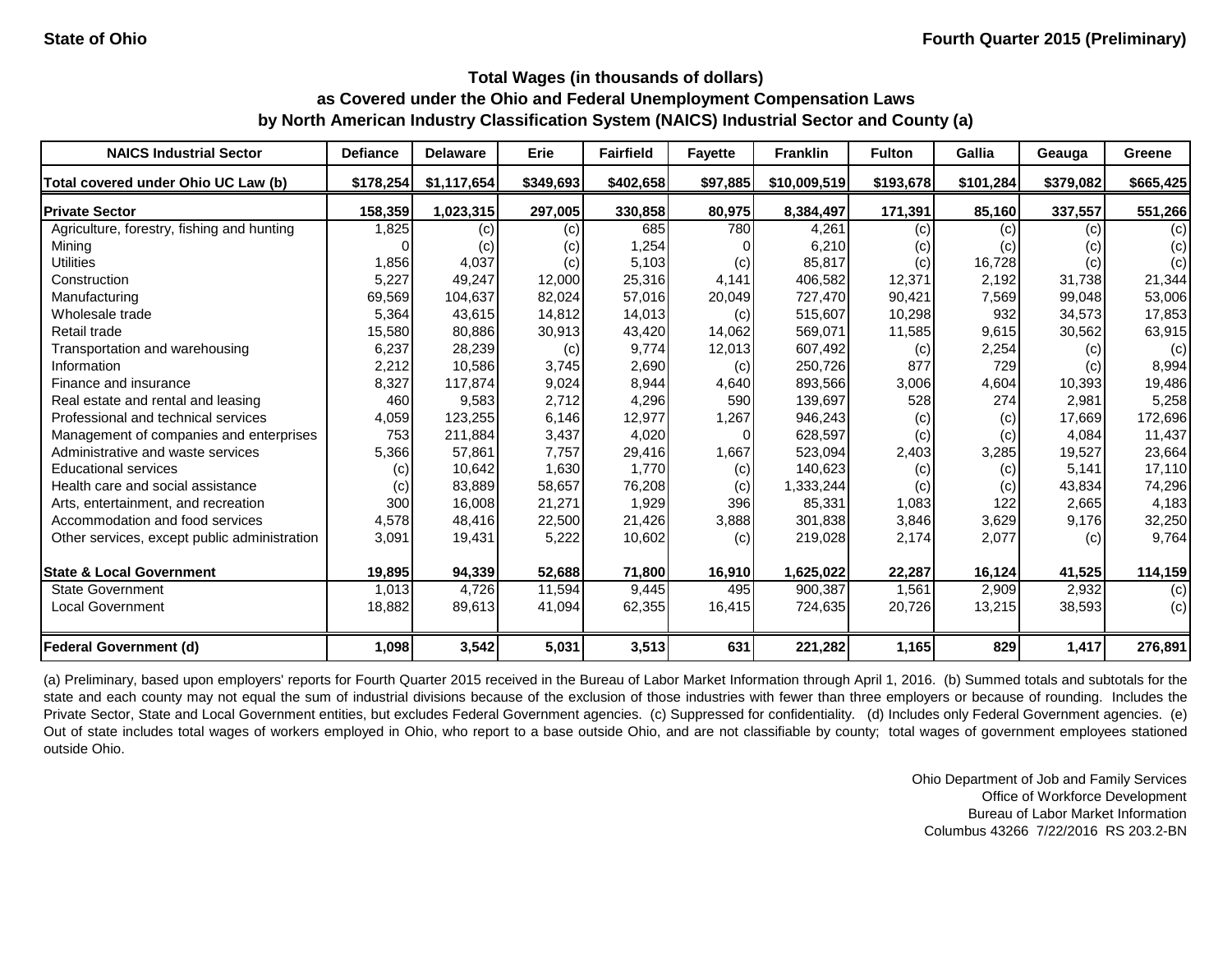| <b>NAICS Industrial Sector</b>               | <b>Guernsey</b> | <b>Hamilton</b> | <b>Hancock</b> | <b>Hardin</b> | <b>Harrison</b> | Henry     | Highland | <b>Hocking</b> | <b>Holmes</b> | <b>Huron</b> |
|----------------------------------------------|-----------------|-----------------|----------------|---------------|-----------------|-----------|----------|----------------|---------------|--------------|
| Total covered under Ohio UC Law (b)          | \$166.959       | \$7,460,557     | \$525,752      | \$77,592      | \$42,066        | \$118,222 | \$85,648 | \$55,888       | \$195,921     | \$224,499    |
| <b>Private Sector</b>                        | 145,231         | 6.931.179       | 492,605        | 66,111        | 36,135          | 99,205    | 64,401   | 38,527         | 180,753       | 201,276      |
| Agriculture, forestry, fishing and hunting   | (c)             | 1,981           | (c)            | 2,028         | (c)             | (c)       | 383      | (c)            | 1,592         | (c)          |
| Mining                                       | (c)             | 3,237           | (c)            |               | (c)             | (c)       | 496      | (c)            | 964           | (c)          |
| <b>Utilities</b>                             | 1,063           | 24,623          | 1,918          | 894           | (c)             | (c)       | 909      | 70             | 987           | (c)          |
| Construction                                 | 24,637          | 369,245         | 16,187         | 1,002         | 6,071           | 10,095    | 3,552    | 2,882          | 26.191        | 34,148       |
| Manufacturing                                | 40,722          | 992,264         | 166,182        | 27,177        | 3,951           | 50,072    | 19,894   | 11,178         | 81,245        | 73,879       |
| Wholesale trade                              | 5,092           | 458,978         | 20,029         | 3,600         | 3,068           | (c)       | 1,887    | 849            | 9.797         | (c)          |
| Retail trade                                 | 11,876          | 337,735         | 30,627         | 5,300         | 1,410           | 6,305     | 10,023   | 5,015          | 19,569        | 14,131       |
| Transportation and warehousing               | 5,706           | 142,770         | 42,324         | 2,368         | (c)             | 5,476     | 1,413    | 407            | 8,813         | 10,961       |
| Information                                  | 738             | 177,112         | 3,633          | 319           | (c)             | 944       | 691      | 422            | 848           | 1,367        |
| Finance and insurance                        | 2,234           | 532.970         | 8,379          | 2,414         | 461             | 2,849     | 4,317    | 2,234          | 4,324         | 5,228        |
| Real estate and rental and leasing           | 613             | 104,539         | 3,594          | 368           | 581             | 636       | 526      | 816            | 369           | 989          |
| Professional and technical services          | 7,907           | 845.372         | 16,508         | 1,187         | (c)             | 989       | (c)      | 774            | (c)           | 3,152        |
| Management of companies and enterprises      | 398             | 746,333         | 78,020         |               | (c)             |           | (c)      | 0              | (c)           | 1,800        |
| Administrative and waste services            | 2,384           | 318,006         | 11,915         | 438           | 431             | 1,373     | 2,520    | 1,171          | (c)           | 2,162        |
| <b>Educational services</b>                  | 260             | 103,668         | 11,435         | (c)           | 0               | 118       | 176      | 229            | (c)           | 1,299        |
| Health care and social assistance            | 25,166          | 1,253,018       | 56,584         | (c)           | 3,346           | 11,514    | 11,624   | 5,813          | (c)           | 27,922       |
| Arts, entertainment, and recreation          | 169             | 189,928         | 1,006          | 133           | 59              | 138       | 269      | 132            | 363           | 746          |
| Accommodation and food services              | 6,748           | 203,468         | 15,540         | 3,136         | 621             | 1,863     | 3,111    | 4,107          | 5,659         | 4,582        |
| Other services, except public administration | 1,884           | 125,933         | 8,000          | 1,062         | (c)             | 2,090     | 1,063    | 1,353          | 2,197         | 3,571        |
| <b>State &amp; Local Government</b>          | 21,728          | 529,378         | 33,147         | 11,481        | 5,931           | 19,017    | 21,247   | 17,361         | 15,168        | 23,223       |
| <b>State Government</b>                      | 5,828           | 107,462         | 2,472          | 449           | 603             | 530       | 929      | 3,916          | 473           | 938          |
| <b>Local Government</b>                      | 15,900          | 421,916         | 30,675         | 11,032        | 5,328           | 18,487    | 20,318   | 13,445         | 14,695        | 22,285       |
| <b>Federal Government (d)</b>                | 1,558           | 164,634         | 2,192          | 808           | 623             | 896       | 1,203    | 535            | 754           | 1,690        |

(a) Preliminary, based upon employers' reports for Fourth Quarter 2015 received in the Bureau of Labor Market Information through April 1, 2016. (b) Summed totals and subtotals for the state and each county may not equal the sum of industrial divisions because of the exclusion of those industries with fewer than three employers or because of rounding. Includes the Private Sector, State and Local Government entities, but excludes Federal Government agencies. (c) Suppressed for confidentiality. (d) Includes only Federal Government agencies. (e) Out of state includes total wages of workers employed in Ohio, who report to a base outside Ohio, and are not classifiable by county; total wages of government employees stationed outside Ohio.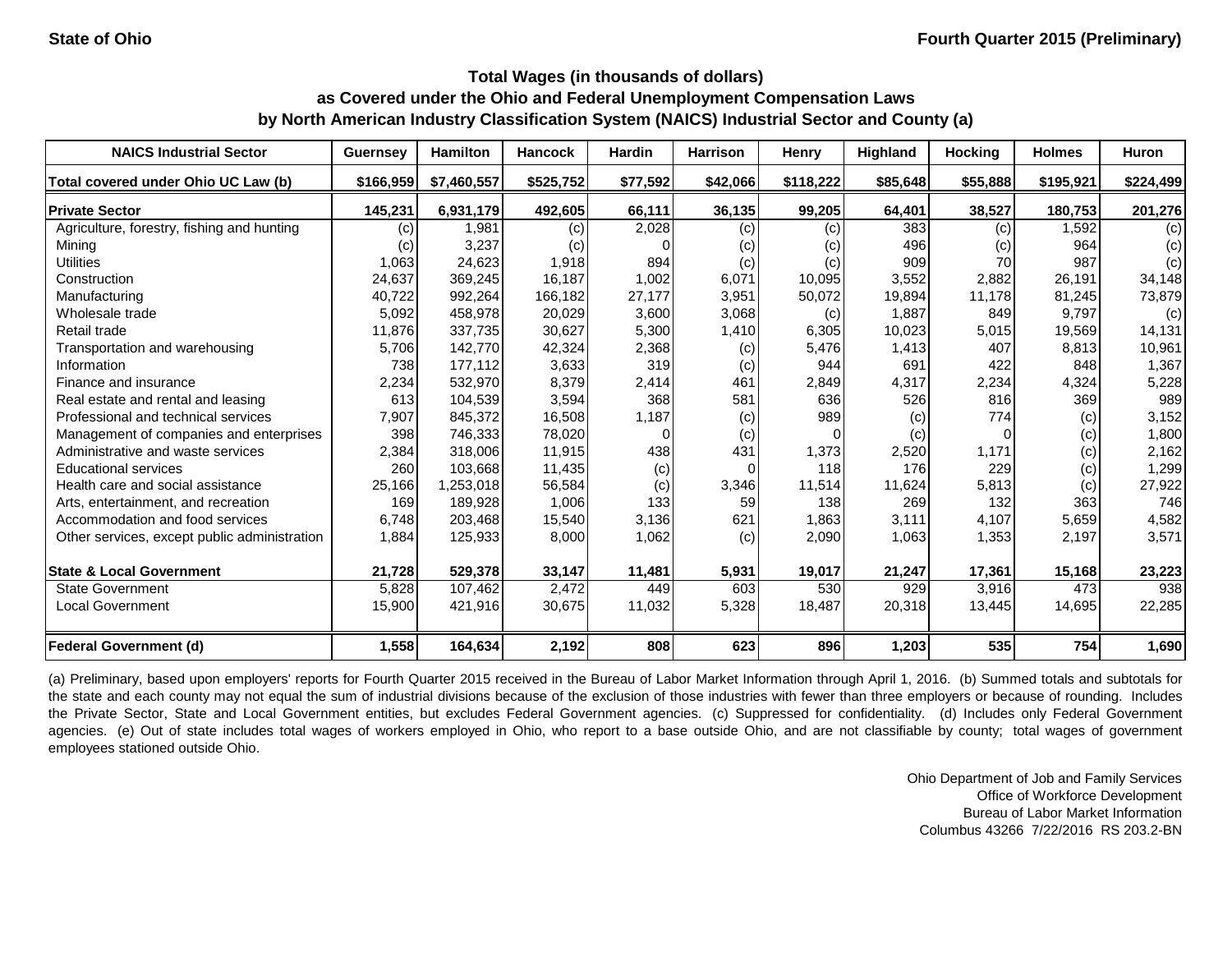| <b>NAICS Industrial Sector</b>               | <b>Jackson</b> | <b>Jefferson</b> | Knox      | Lake        | Lawrence  | Licking   | Logan     | Lorain      | Lucas       | <b>Madison</b> |
|----------------------------------------------|----------------|------------------|-----------|-------------|-----------|-----------|-----------|-------------|-------------|----------------|
| Total covered under Ohio UC Law (b)          | \$93,236       | \$212,357        | \$225,378 | \$1,090,873 | \$110,452 | \$569,793 | \$237,980 | \$1,049,549 | \$2,545,049 | \$186,106      |
| <b>Private Sector</b>                        | 78,388         | 184,163          | 199,421   | 965,746     | 85,463    | 485,644   | 218,438   | 894,203     | 2,206,255   | 150,061        |
| Agriculture, forestry, fishing and hunting   | 462            |                  | 1,055     | 6,192       |           | 7,663     | 1,002     | 7,958       | 1,940       | 1,849          |
| Mining                                       | 869            | (c)              | 862       | 4,870       | (c)       | 1,320     | 544       | 403         | 2,487       | 01             |
| <b>Utilities</b>                             | 567            | 21,529           | 804       | 27,711      | 1,309     | 3,674     | 468       | 4,659       | 8,810       | 0              |
| Construction                                 | 5,296          | (c)              | 10,899    | 56,368      | 13,103    | 44,565    | 8,056     | 57,534      | 156,890     | 5,080          |
| Manufacturing                                | 33,704         | 19,846           | 85,575    | 347,385     | (c)       | 94,817    | 102,524   | 278.910     | 452.941     | 61,664         |
| Wholesale trade                              | 1,711          | 6,432            | 5,730     | 66,289      | 3,741     | 24,552    | 7,242     | 54,996      | 110,725     | 5,161          |
| Retail trade                                 | 8,831          | 20,073           | 15,151    | 87,993      | 10,914    | 53,997    | 10,684    | 85.874      | 172.833     | 14,126         |
| Transportation and warehousing               | 1,495          | 14,110           | 2,708     | 10,284      | 9,198     | 19,597    | 21,285    | 23,568      | 82,372      | 24,582         |
| Information                                  | 653            | 4,294            | 1,490     | 9,599       | 946       | 3,711     | 745       | 6,437       | 31,952      | 545            |
| Finance and insurance                        | 2,746          | 3,777            | 4,179     | 22,732      | 2,656     | 38,365    | 3,184     | 30,759      | 91,033      | 1,810          |
| Real estate and rental and leasing           | 510            | 1,749            | 1,146     | 9,042       | 1.177     | 3,942     | 1,390     | 6,588       | 32,469      | 649            |
| Professional and technical services          | (c)            | (c)              | 5,206     | 46,312      | 2,077     | 29,772    | (c)       | 37,207      | 152,267     | (c)            |
| Management of companies and enterprises      | (c)            | (c)              | 1,068     | 31,771      | 1,308     | 10,382    | (c)       | 27,582      | 123,459     | (c)            |
| Administrative and waste services            | 3,561          | 7,004            | 8,198     | 42,933      | 2,718     | 18,080    | 13,405    | 47,667      | 108,338     | (c)            |
| <b>Educational services</b>                  | 246            | (c)              | 14,687    | 11,514      | 303       | 13,618    | 44        | 28,698      | 24,132      | (c)            |
| Health care and social assistance            | 12,359         | (c)              | 30,690    | 120,465     | 22,101    | 76,040    | 19,855    | 135,615     | 507,937     | (c)            |
| Arts, entertainment, and recreation          | 93             | 1,271            | 454       | 4,865       | 118       | 2,933     | 806       | 4,391       | 23,077      | 147            |
| Accommodation and food services              | 2,902          | 5,887            | 6,181     | 36,153      | 4,313     | 19,635    | 4,001     | 33,221      | 74,965      | 3,793          |
| Other services, except public administration | 1,387          | 3,825            | 3,337     | 23,270      | 2,690     | 18,982    | 3,585     | 22,137      | 47,629      | 1,136          |
| <b>State &amp; Local Government</b>          | 14,848         | 28,194           | 25,957    | 125,127     | 24,989    | 84,149    | 19,542    | 155,346     | 338,794     | 36,045         |
| <b>State Government</b>                      | 1,822          | (c)              | 3,199     | 1,247       | 2,944     | 12,071    | 786       | 14,829      | 107,912     | 17,469         |
| <b>Local Government</b>                      | 13,026         | (c)              | 22,758    | 123,880     | 22,045    | 72,078    | 18,756    | 140,517     | 230,882     | 18,576         |
| <b>Federal Government (d)</b>                | 913            | 2,305            | 1,452     | 7,621       | 1,745     | 5,974     | 1,732     | 27,511      | 30,897      | 1,095          |

(a) Preliminary, based upon employers' reports for Fourth Quarter 2015 received in the Bureau of Labor Market Information through April 1, 2016. (b) Summed totals and subtotals for the state and each county may not equal the sum of industrial divisions because of the exclusion of those industries with fewer than three employers or because of rounding. Includes the Private Sector, State and Local Government entities, but excludes Federal Government agencies. (c) Suppressed for confidentiality. (d) Includes only Federal Government agencies. (e) Out of state includes total wages of workers employed in Ohio, who report to a base outside Ohio, and are not classifiable by county; total wages of government employees stationed outside Ohio.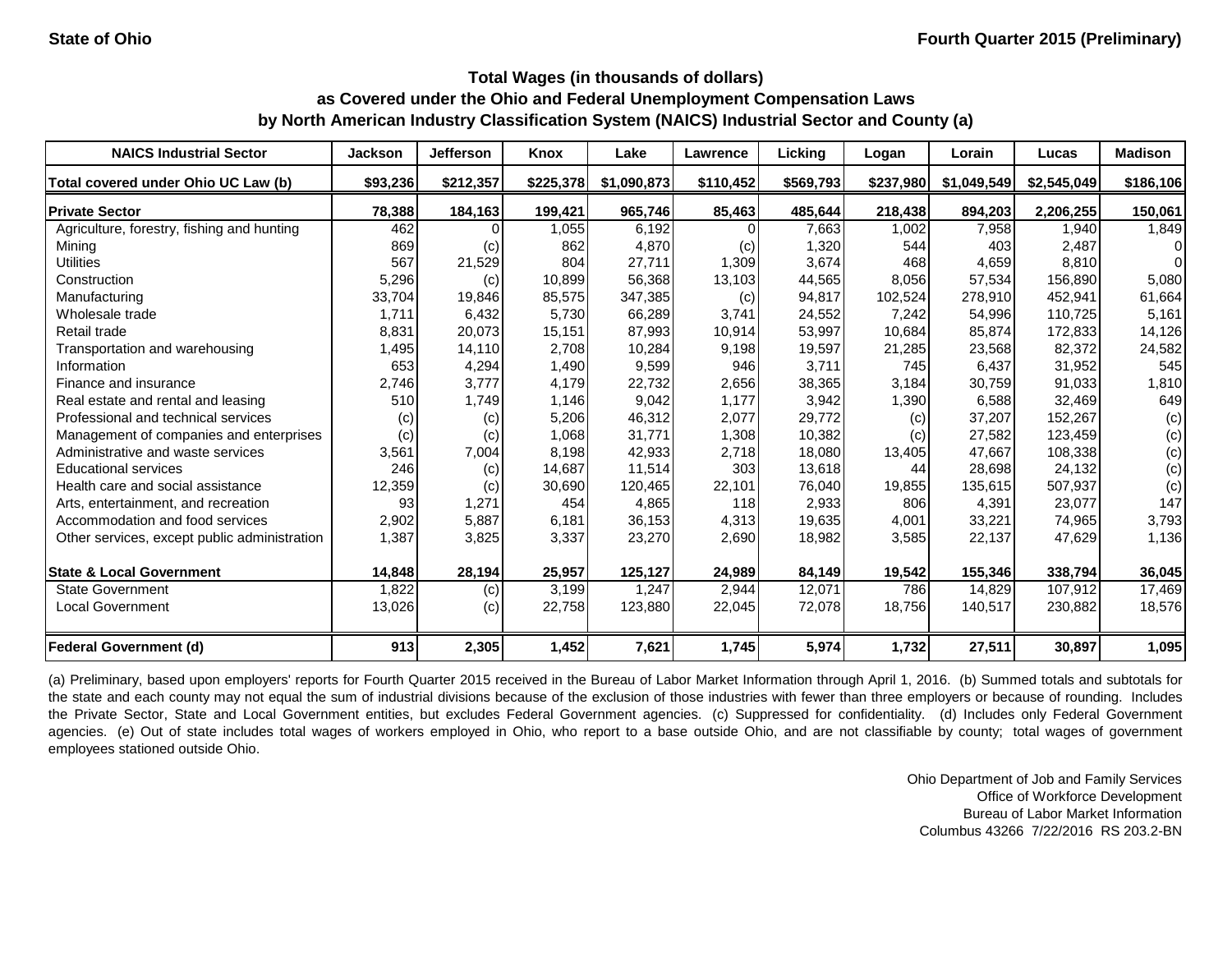| <b>NAICS Industrial Sector</b>               | <b>Mahoning</b> | <b>Marion</b> | <b>Medina</b> | <b>Meigs</b> | <b>Mercer</b> | <b>Miami</b>               | <b>Monroe</b> | Montgomery  | Morgan   | <b>Morrow</b> |
|----------------------------------------------|-----------------|---------------|---------------|--------------|---------------|----------------------------|---------------|-------------|----------|---------------|
| Total covered under Ohio UC Law (b)          | \$963,936       | \$246,240     | \$651,295     | \$26,871     | \$220,369     | \$434,997                  | \$24,034      | \$2,978,688 | \$22,299 | \$57,655      |
| <b>Private Sector</b>                        | 826,678         | 207,766       | 576,735       | 17,850       | 195,559       | 383,803                    | 18,399        | 2,658,699   | 17,207   | 43,653        |
| Agriculture, forestry, fishing and hunting   | 2,215           | 1,408         | 1,128         | 206          | (c)           | (c)                        | (c)           | 5,126       | (c)      | 391           |
| Mining                                       | 4,790           | 125           | 168           | 952          | (c)           | $\left( \mathrm{c}\right)$ | (c)           | 495         | (c)      | 159           |
| <b>Utilities</b>                             | 7,607           | 2,147         | (c)           | (c)          | (c)           | (c)                        | 826           | 12,836      | (c)      | (c)           |
| Construction                                 | 70,380          | 7,606         | 57,492        | 2,911        | 14,752        | 23,518                     | 3,518         | 134,830     | 1,072    | 12,457        |
| Manufacturing                                | 114,432         | 72,655        | 127.778       | 1,241        | 96,180        | 146,806                    | 211           | 388.004     | 5,818    | 13,148        |
| Wholesale trade                              | 66,936          | 10,465        | 50,466        | 334          | (c)           | (c)                        | 1,638         | 149,591     | (c)      | 1,739         |
| Retail trade                                 | 85,563          | 19,532        | 63,129        | 3,686        | 15,872        | 34,555                     | 2,124         | 173.400     | 1,598    | 3,892         |
| Transportation and warehousing               | 36,343          | 8,122         | (c)           | (c)          | 12,950        | 21,449                     | 2,539         | 117,604     | (c)      | (c)           |
| Information                                  | 15,003          | 5,724         | 4,213         | (c)          | 1,580         | 778                        | (c)           | 131.798     | 214      | (c)           |
| Finance and insurance                        | 28,904          | 4,392         | 15,214        | 1,203        | 7,608         | 9,754                      | 1,375         | 179,498     | (c)      | 682           |
| Real estate and rental and leasing           | 8,960           | 2,828         | 7,109         | 113          | 664           | 2,665                      | 223           | 37.092      | (c)      | 374           |
| Professional and technical services          | 42,679          | 3,240         | 29,972        | (c)          | (c)           | 15,381                     | (c)           | 223,700     | 477      | (c)           |
| Management of companies and enterprises      | 16,620          | 1,685         | 61,268        | (c)          | (c)           | 9,125                      |               | 78,653      |          | (c)           |
| Administrative and waste services            | 62,414          | 6,942         | 21,211        | 560          | 2,212         | 16,458                     | 556           | 128,049     | 259      | (c)           |
| <b>Educational services</b>                  | 5,926           | 317           | 2,773         | (c)          | (c)           | 1,458                      | (c)           | 68,419      |          | (c)           |
| Health care and social assistance            | 196,499         | 48,821        | 62,343        | (c)          | (c)           | 42,325                     | (c)           | 666,484     | 2,702    | (c)           |
| Arts, entertainment, and recreation          | 6,482           | 440           | 3,876         |              | 318           | 937                        | (c)           | 14,397      | (c)      | 255           |
| Accommodation and food services              | 36,610          | 7,137         | 22,139        | 1,283        | 3,473         | 14,835                     | (c)           | 92,943      | (c)      | 1,269         |
| Other services, except public administration | 18,314          | 4,178         | 11,649        | (c)          | 3,745         | 8,642                      | 750           | 55,779      | 131      | (c)           |
| <b>State &amp; Local Government</b>          | 137,258         | 38,474        | 74,560        | 9,021        | 24,810        | 51,194                     | 5,635         | 319,989     | 5,092    | 14,002        |
| <b>State Government</b>                      | 38,848          | 9,051         | 1,299         | 374          | 1,731         | 1,605                      | 449           | 20,530      | 633      | 826           |
| <b>Local Government</b>                      | 98,410          | 29,423        | 73,261        | 8,647        | 23,079        | 49,589                     | 5,186         | 299,459     | 4,459    | 13,176        |
| <b>Federal Government (d)</b>                | 19,116          | 1,588         | 5,426         | 771          | 1,215         | 2,721                      | 584           | 72,921      | 505      | 578           |

(a) Preliminary, based upon employers' reports for Fourth Quarter 2015 received in the Bureau of Labor Market Information through April 1, 2016. (b) Summed totals and subtotals for the state and each county may not equal the sum of industrial divisions because of the exclusion of those industries with fewer than three employers or because of rounding. Includes the Private Sector, State and Local Government entities, but excludes Federal Government agencies. (c) Suppressed for confidentiality. (d) Includes only Federal Government agencies. (e) Out of state includes total wages of workers employed in Ohio, who report to a base outside Ohio, and are not classifiable by county; total wages of government employees stationed outside Ohio.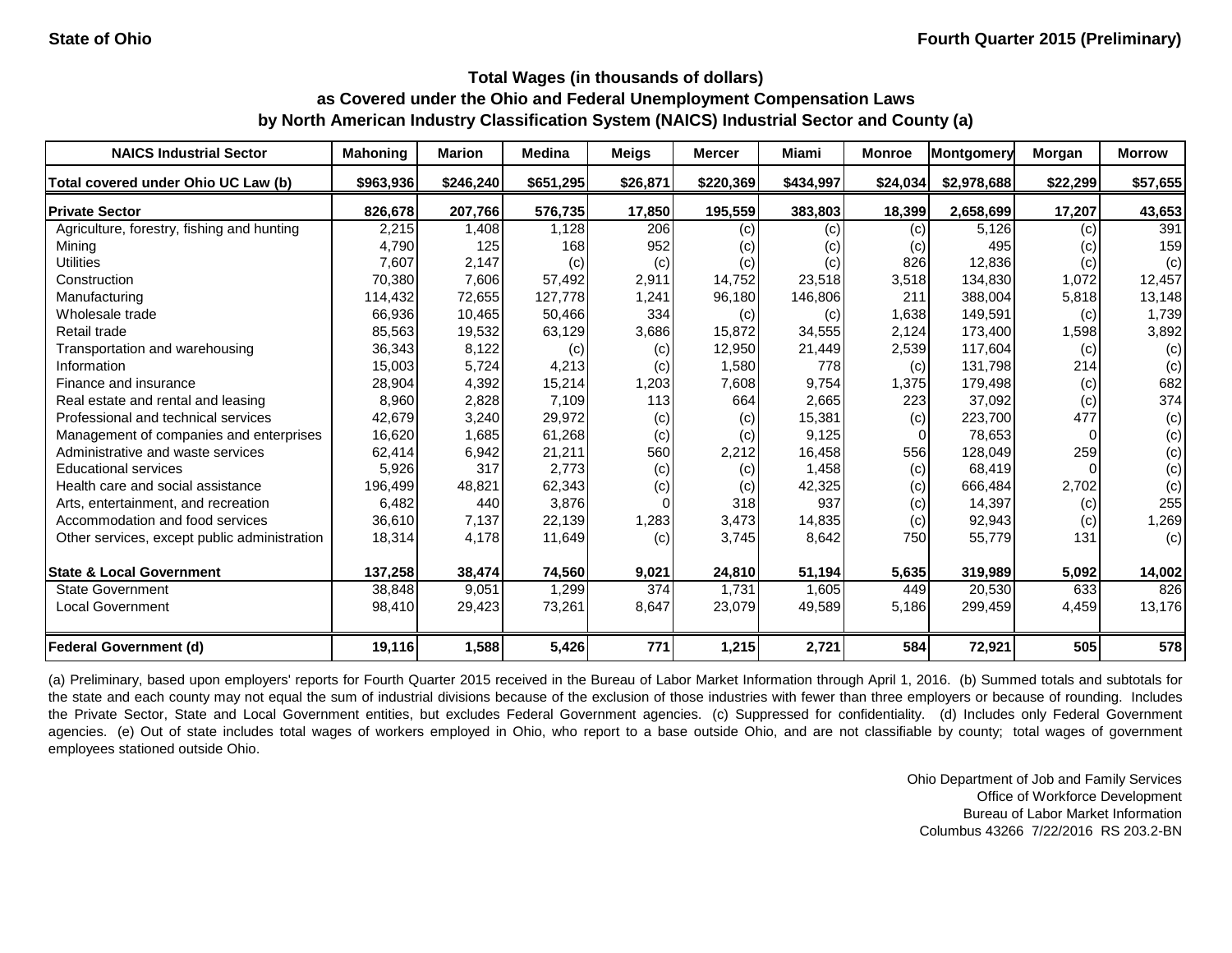| <b>NAICS Industrial Sector</b>               | <b>Muskingum</b> | <b>Noble</b> | <b>Ottawa</b> | Paulding | Perry    | Pickaway  | <b>Pike</b> | Portage   | <b>Preble</b> | <b>Putnam</b> |
|----------------------------------------------|------------------|--------------|---------------|----------|----------|-----------|-------------|-----------|---------------|---------------|
| Total covered under Ohio UC Law (b)          | \$326,968        | \$30,069     | \$134,508     | \$47,540 | \$47,791 | \$149,418 | \$116,418   | \$631,228 | \$93,686      | \$115,009     |
| <b>Private Sector</b>                        | 279,370          | 20,133       | 114,333       | 37,535   | 34,802   | 104,143   | 102,888     | 490,687   | 78,869        | 100,446       |
| Agriculture, forestry, fishing and hunting   | 139              |              | (c)           | 8,376    | 95       | (c)       | (c)         | 1,386     | (c)           | (c)           |
| Mining                                       | 12,226           | 3,493        | (c)           | 214      | 1,966    | (c)       | (c)         | 5,563     | (c)           | (c)           |
| <b>Utilities</b>                             | 5,051            | (c)          | (c)           | (c)      | 619      | (c)       | (c)         | (c)       | (c)           | (c)           |
| Construction                                 | 11,510           | 2,179        | 7,139         | 1,100    | 2,667    | 9,426     | 10,293      | 34,614    | 3,779         | 11,421        |
| Manufacturing                                | 39,564           | 2,848        | 31,548        | 15,755   | 8,789    | 34,487    | 8,665       | 152,752   | 40,319        | 47,468        |
| Wholesale trade                              | 12,009           | (c)          | (c)           | (c)      | 1,857    | (c)       | (c)         | 62,934    | 3,838         | 5,655         |
| Retail trade                                 | 33,702           | 1,840        | 9,884         | 2,220    | 4,089    | 9,375     | 6,029       | 45,587    | 8,372         | 6,719         |
| Transportation and warehousing               | 18,376           | 2,276        | 3,178         | 1,380    | 684      | 6,444     | (c)         | (c)       | (c)           | (c)           |
| Information                                  | 5,559            | 119          | 667           | 137      | 218      | 720       | 288         | 5,212     | 256           | 658           |
| Finance and insurance                        | 10,620           | 1,420        | 3,492         | 1,270    | 1,574    | 3,431     | 2,177       | 11,081    | 2,085         | 3,964         |
| Real estate and rental and leasing           | 2,090            | 24           | 959           | 121      | 93       | 615       | 268         | 5,722     | 417           | 272           |
| Professional and technical services          | 8,840            | 1,321        | (c)           | 710      | 817      | (c)       | (c)         | 23,703    | (c)           | 2,758         |
| Management of companies and enterprises      | 1,836            | (c)          | (c)           | $\Omega$ | 274      | (c)       | (c)         | 15,887    | (c)           | $\Omega$      |
| Administrative and waste services            | 7,836            | (c)          | (c)           | 510      | 2,452    | 5,038     | 44,685      | 16,146    | 2,060         | 3,248         |
| <b>Educational services</b>                  | (c)              |              | 218           | (c)      | (c)      | 43        | 132         | 5,138     | (c)           | (c)           |
| Health care and social assistance            | (c)              | 1,835        | 14,139        | (c)      | (c)      | 16,049    | 12,864      | 54,159    | (c)           | (c)           |
| Arts, entertainment, and recreation          | 1,830            | (c)          | 4,224         | (c)      | 73       | 353       | (c)         | 2,391     | 285           | 308           |
| Accommodation and food services              | 12,753           | (c)          | 7,111         | (c)      | 1,208    | 5,081     | (c)         | 20,636    | 3,111         | 2,025         |
| Other services, except public administration | 7,657            | 367          | 2,563         | 407      | 716      | 1,168     | 1,083       | 11,435    | 1,690         | 1,738         |
| <b>State &amp; Local Government</b>          | 47,598           | 9,936        | 20,175        | 10,005   | 12,989   | 45,275    | 13,530      | 140,541   | 14,817        | 14,563        |
| <b>State Government</b>                      | 3,918            | 5,630        | 1,911         | 320      | 477      | 17,315    | 887         | (c)       | 681           | 460           |
| <b>Local Government</b>                      | 43,680           | 4,306        | 18,264        | 9,685    | 12,512   | 27,960    | 12,643      | (c)       | 14,136        | 14,103        |
| <b>Federal Government (d)</b>                | 3,167            | 233          | 2,740         | 548      | 739      | 1,272     | 1,074       | 4,986     | 875           | 835           |

(a) Preliminary, based upon employers' reports for Fourth Quarter 2015 received in the Bureau of Labor Market Information through April 1, 2016. (b) Summed totals and subtotals for the state and each county may not equal the sum of industrial divisions because of the exclusion of those industries with fewer than three employers or because of rounding. Includes the Private Sector, State and Local Government entities, but excludes Federal Government agencies. (c) Suppressed for confidentiality. (d) Includes only Federal Government agencies. (e) Out of state includes total wages of workers employed in Ohio, who report to a base outside Ohio, and are not classifiable by county; total wages of government employees stationed outside Ohio.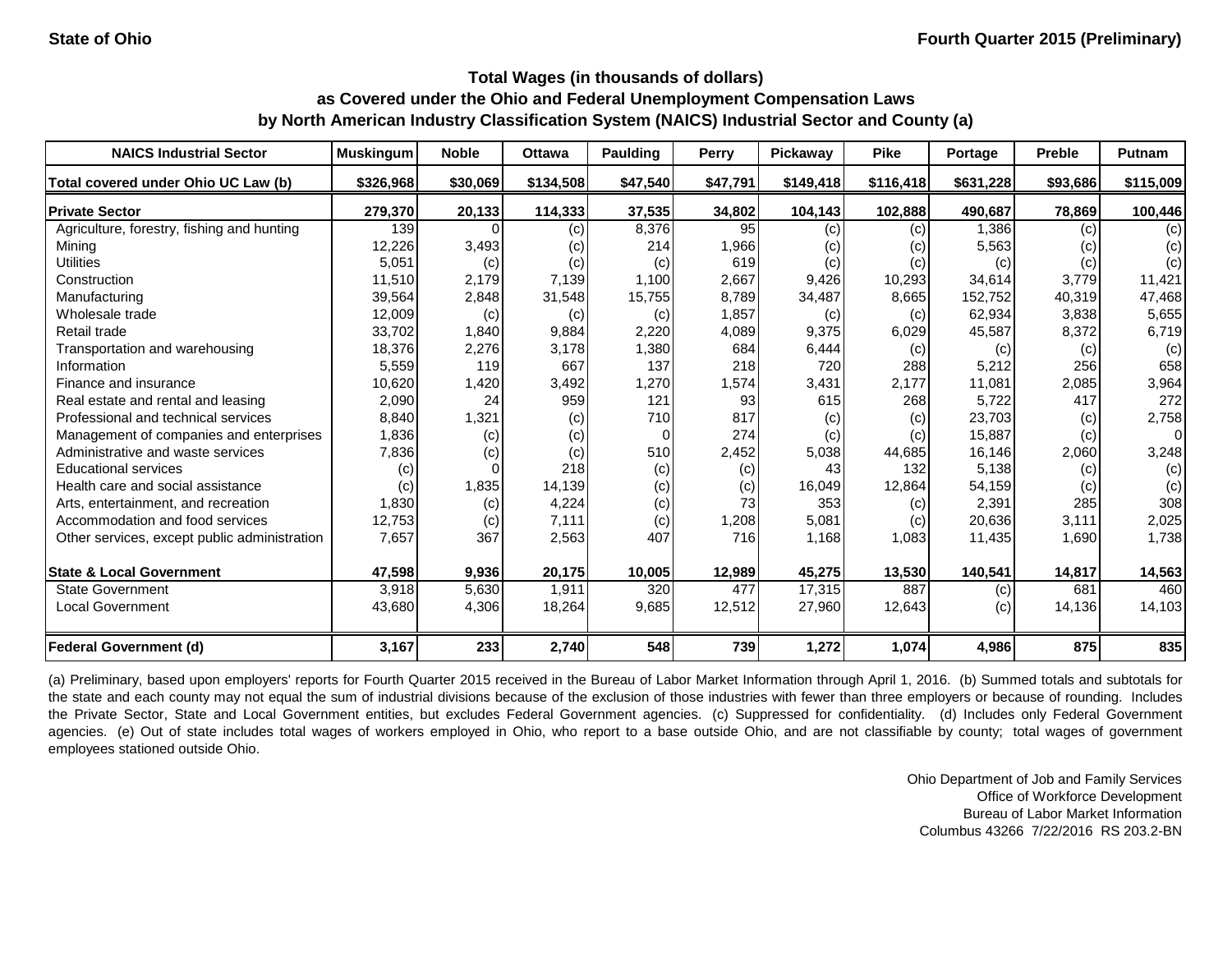| <b>NAICS Industrial Sector</b>               | <b>Richland</b> | <b>Ross</b> | <b>Sandusky</b> | <b>Scioto</b> | <b>Seneca</b> | <b>Shelby</b> | <b>Stark</b> | <b>Summit</b> | <b>Trumbull</b> | Tuscarawas |
|----------------------------------------------|-----------------|-------------|-----------------|---------------|---------------|---------------|--------------|---------------|-----------------|------------|
| Total covered under Ohio UC Law (b)          | \$489,606       | \$283,431   | \$268,684       | \$229,757     | \$176,143     | \$368,922     | \$1,681,632  | \$3,307,869   | \$748,715       | \$363,112  |
| <b>Private Sector</b>                        | 415,315         | 230,293     | 237,384         | 178,777       | 152,161       | 343,337       | 1,495,000    | 2,973,293     | 650,845         | 315,652    |
| Agriculture, forestry, fishing and hunting   | (c)             | 498         | (c)             | (c)           | 573           | 1,537         | 3,900        | 293           | 883             | 1,040      |
| Mining                                       | (c)             | 255         | (c)             | (c)           | 1,921         |               | 13,535       | 1,269         | 1,126           | 18,685     |
| <b>Utilities</b>                             | (c)             | 3,812       | 946             | 1,558         | 1,916         | (c)           | 13,839       | 21,530        | (c)             | 1,512      |
| Construction                                 | 30,334          | 8,772       | 12,272          | 7,523         | 13,102        | 26,099        | 108,281      | 165,565       | 32,327          | 26,398     |
| Manufacturing                                | 128,341         | 71,079      | 121,401         | 16,523        | 50,918        | 202,619       | 388,959      | 437.950       | 235,964         | 93,401     |
| Wholesale trade                              | 22,901          | 7,120       | 7,523           | 3,341         | 9,335         | 21,256        | 85,558       | 241,866       | (c)             | 20,622     |
| Retail trade                                 | 43,299          | 26,570      | 18,437          | 21,185        | 15,942        | 13,208        | 130,416      | 237,352       | 70,038          | 28,682     |
| Transportation and warehousing               | (c)             | 8,918       | 8,009           | 4,596         | 7,159         | (c)           | 36,929       | 101,901       | 35,415          | 11,232     |
| Information                                  | 8,547           | 3,760       | 1,357           | 1,933         | 1,382         | 1,459         | 16,864       | 57,469        | 4,709           | 2,728      |
| Finance and insurance                        | 13,878          | 5,708       | 6,238           | 7,151         | 5,741         | 4,472         | 73,307       | 160,718       | 17,543          | 7,646      |
| Real estate and rental and leasing           | 2,794           | 1,056       | 3,509           | 1,798         | 444           | 1,129         | 17,557       | 30,006        | 7,754           | 3,242      |
| Professional and technical services          | 12,648          | 2,365       | 3,366           | 8,424         | (c)           | (c)           | 74,394       | 273,654       | 15,336          | 14,587     |
| Management of companies and enterprises      | 1,268           | 3,529       | 5,328           | 1,881         | (c)           | (c)           | 21,881       | 343,552       | 13,866          | 1,138      |
| Administrative and waste services            | 25,064          | 5,087       | 6,978           | 5,527         | 2,954         | 11,092        | 60,528       | 132,469       | 33,851          | 13,377     |
| <b>Educational services</b>                  | 2,252           | 645         | (c)             | 940           | 9,146         | 677           | 23,642       | 31,742        | 4,180           | 696        |
| Health care and social assistance            | 80,622          | 67,269      | (c)             | 83,808        | 17,870        | 21,728        | 317,348      | 551,842       | 108,446         | 48,619     |
| Arts, entertainment, and recreation          | 1,503           | 680         | 1,108           | 177           | 354           | 183           | 9,281        | 31,732        | 2,533           | 2,825      |
| Accommodation and food services              | 16,602          | 10,108      | 6,116           | 8,925         | 5,441         | 4,453         | 62,106       | 85,471        | 22,751          | 12,278     |
| Other services, except public administration | 8,169           | 3,059       | 4,532           | 3,295         | 3,627         | 4,202         | 36,674       | 66,914        | 13,968          | 6,944      |
| <b>State &amp; Local Government</b>          | 74,291          | 53,138      | 31,300          | 50,980        | 23,982        | 25,585        | 186,632      | 334,576       | 97,870          | 47,460     |
| <b>State Government</b>                      | 18,214          | 20,253      | 1,292           | 17,146        | 3,030         | 2,927         | 16,425       | 70,440        | 11,554          | 5,788      |
| <b>Local Government</b>                      | 56,077          | 32,885      | 30,008          | 33,834        | 20,952        | 22,658        | 170,207      | 264,136       | 86,316          | 41,672     |
| <b>Federal Government (d)</b>                | 9,514           | 24,188      | 1,444           | 2,191         | 1,623         | 938           | 15,153       | 29,455        | 7,192           | 3,707      |

(a) Preliminary, based upon employers' reports for Fourth Quarter 2015 received in the Bureau of Labor Market Information through April 1, 2016. (b) Summed totals and subtotals for the state and each county may not equal the sum of industrial divisions because of the exclusion of those industries with fewer than three employers or because of rounding. Includes the Private Sector, State and Local Government entities, but excludes Federal Government agencies. (c) Suppressed for confidentiality. (d) Includes only Federal Government agencies. (e) Out of state includes total wages of workers employed in Ohio, who report to a base outside Ohio, and are not classifiable by county; total wages of government employees stationed outside Ohio.